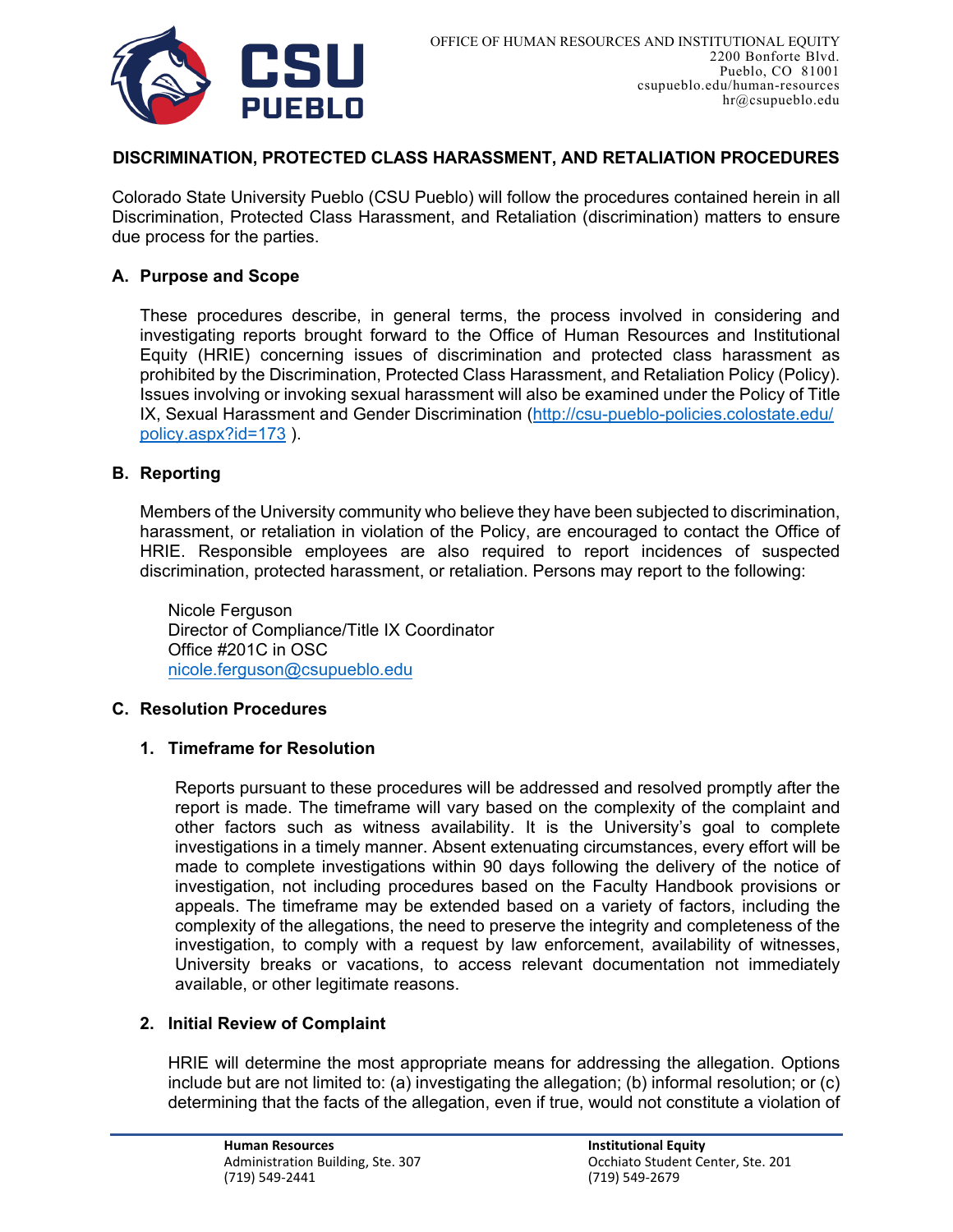the Policy. The Director of Compliance/Title IX Coordinator may designate another individual to conduct or assist with the investigation.

The failure of an individual to appear and/or respond to HRIE does not prevent HRIE from proceeding or completing the applicable process. The University may conduct an inquiry to determine whether the alleged conduct occurred in the context of, or has continuing effects on, a University program, activity, or employment.

## **3. Interim Steps**

When appropriate, prior to or up to the investigation, the University may take reasonable interim steps to protect the safety and well-being of members of the University community, to maintain the integrity of the investigative and/or resolution process, and/or deter retaliation. This may include removal of the Respondent from campus.

Participants in the resolution process may request remedial or protective measures from the Director of Compliance/Title IX Coordinator at any point during the process.

## **4. Informal Resolution**

HRIE may determine the most prompt and effective way to address a concern is through an informal resolution process. The primary focus during an informal resolution remains the welfare of the Complainant, Respondent and the safety of the campus community, but it does not involve a written report. This type of approach provides the University with a "remedies-based" resolution option and allows the University to tailor responses to the unique facts and circumstances of an incident, particularly in cases where there is not a broader threat to individual or campus safety. In these cases, the Office of HRIE may do one or more of the following:

- Provide interim or long-term remedial measures to Complainant that do not require notification to the Respondent;
- Provide targeted or broad-based educational programming or training; and/or
- Meet with the Respondent to (a) discuss the behavior as alleged and provide an opportunity to respond; (b) review prohibited conduct policies; (c) identify and discuss appropriate conduct and behaviors moving forward and how to avoid behavior that could be interpreted as retaliatory;
- Follow-up with the Complainant regarding the Respondent's responses, if appropriate;
- Any agreement reached in the informal resolution process must be approved by the Respondent's supervisory authority; and
- Notify the supervisory authority of the allegations and responses, if necessary. Any disciplinary action will follow the appropriate Respondent status as a faculty member, staff, or student.

# **5. Initiation of Formal Complaint**

If HRIE determines an investigation is warranted, the Respondent will be advised, in a written Notice of Investigation as set forth below, of the allegations. The Respondent will also be advised to meet with the investigator to present relevant information in response to the allegations. The Respondent's supervisor shall be notified an investigation is taking place. HRIE will discuss with the Respondent's supervisor whether the Respondent should be relieved of any supervisory or evaluative authority during the investigation. Although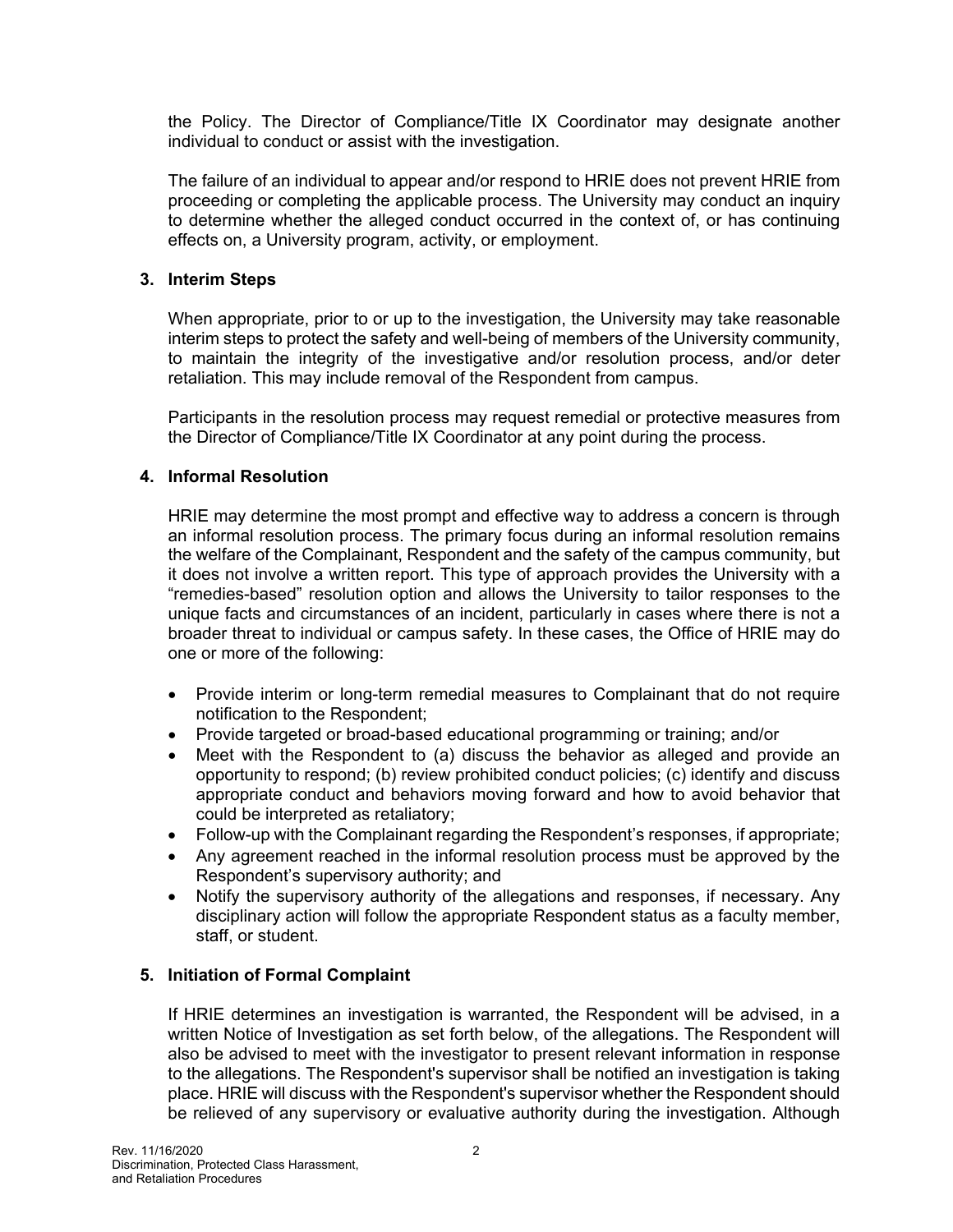HRIE endeavors to limit the number of individuals who may learn about the complaint, confidentiality cannot be guaranteed.

## **a. A Notice of Investigation (NOI)**

An NOI will initiate a formal investigation and will be sent via official university means, such as email, and shall identify:

- Where to access a copy of these Procedures;
- The Complainant and Respondent;
- The standard of review/burden of proof used in the case which shall be preponderance of the evidence;
- The investigator(s) assigned to the case;
- A factual description of the allegation;
- The applicable policy provision;
- Any interim protective measures, which typically include but are not limited to, a nocontact order;
- A requirement that the Respondent contact with the investigator to set up a meeting within three (3) business; and
- A statement that no decision has been made as to the allegations being sustained or not sustained until the investigation has been completed.

### **b. Investigative Process**

HRIE follows an investigative model whereby the investigator interviews the Complainant, Respondent, involved parties, and witnesses separately and provides each party the opportunity to be heard and to respond. There are no formal hearings except as provided in the faculty handbook after the investigation has concluded.

During the course of the investigation, the investigator will review relevant documents, interview relevant witnesses, and view other relevant, available evidence. Anonymity cannot be guaranteed.

The investigator will have the discretion to determine how many witnesses will be interviewed, as well as the order of such interviews. Witnesses must have observed the acts in question or have information relevant to the incident and cannot be participating solely to speak about an individual's character. The investigator will determine the relevance of any proffered information by any party to the investigation.

The investigator may also contact the Complainant, Respondent, involved parties, and/or witnesses as needed, for example, when evidence is disputed or when further information is required. The Complainant, Respondent, involved parties, and witnesses may continue to provide additional evidence to be considered, even after the investigation is initiated. The Investigator can place a deadline on submission of information.

Additionally, both the Complainant and Respondent shall each have the opportunity to:

- Receive timely notice of an interview or meeting where their presence is requested;
- Present relevant information to the investigator, including relevant evidence and identifying witnesses;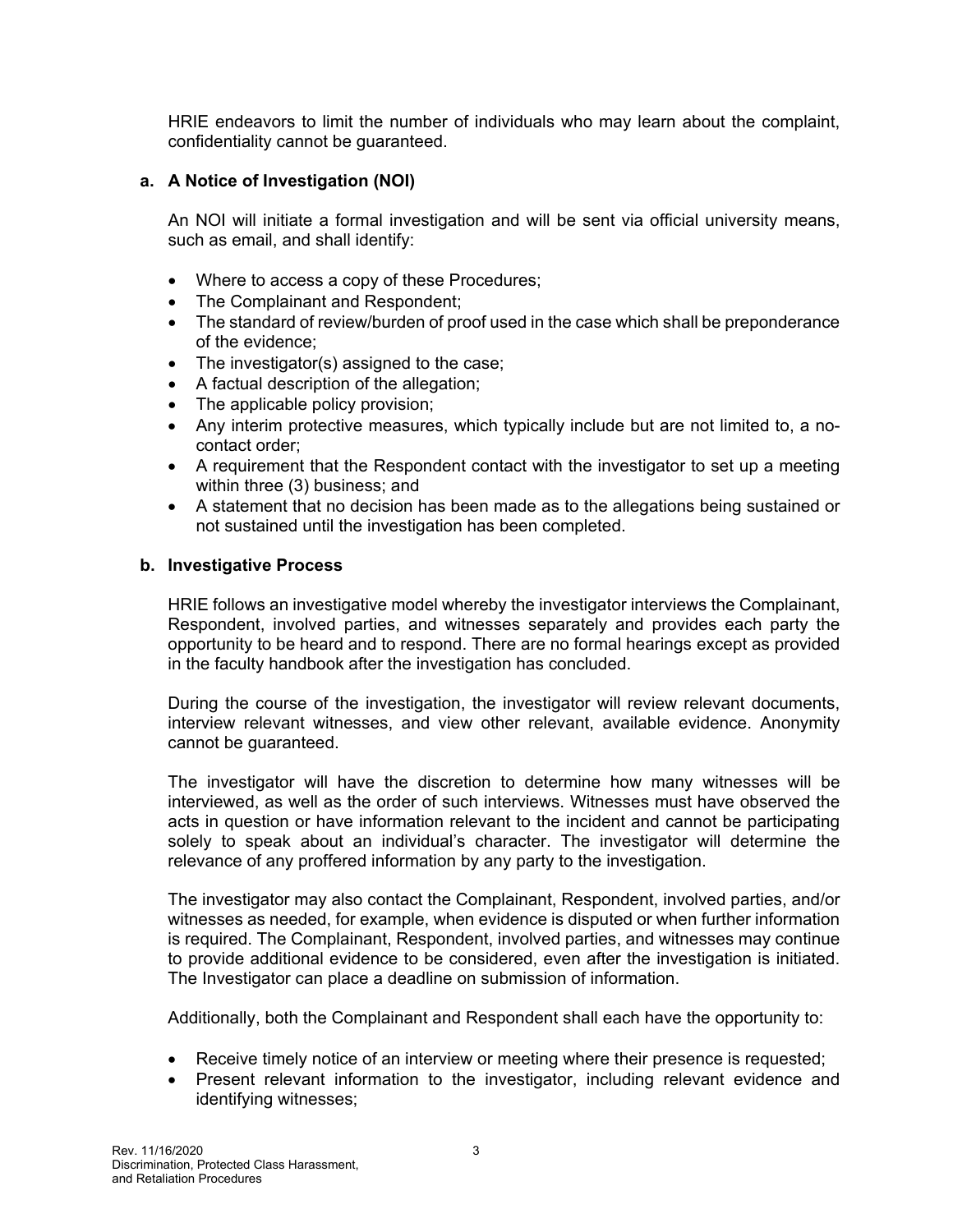- Have an advisor of their choice present during any interview, which may be an attorney, but need not be. The advisor is not authorized to participate instead of the Complainant or Respondent. If a Complainant or Respondent chooses to have an advisor present for interviews, it is their obligation to select an advisor whose schedule allows attendance within the timeframes designated;
- Review and respond to a summary of the relevant and material facts gathered during the investigation after receiving notice from the Office of HRIE but prior to a final determination being made. The parties are not required to respond to the Evidence Report, however, should they wish to, the response together with any corresponding evidence or additional documentation must be received within five (5) business days from the date the investigator provided the summary. Any such responses will be included as part of the investigation by the investigator;
- Receive a copy of the final Investigative Report at the conclusion of the investigation: and
- Receive notice of any sanction, as appropriate, through official University means.

## **D. Findings/Determinations/Sanctions.**

At the conclusion of an investigation, the final Investigative Report shall be prepared to include a statement of factual findings and a determination of whether the Policy has been violated. The Title IX Coordinator/Director of Compliance shall make the determination of whether the policy was violated. A "preponderance of the evidence" standard will be used to determine whether the alleged conduct violates University policies against discrimination and harassment. A preponderance of the evidence standard means it is more likely than not the alleged misconduct occurred.

Once a decision as to the outcome of the complaint is made, the Complainant and Respondent will both receive a summary of the facts and findings, reason for the decision, and the legal standard applied. If it is determined there is an insufficient basis to conclude discrimination or harassment, threats, or actual retaliation has occurred ("insufficient basis"), that will conclude the University's investigation.

As directed by HRIE, the supervisory authority should initiate formal action if the Respondent was found to have violated this Policy. The supervisory authority, and other administrators with a need to know, may have access to the investigative records and may consult with the Director of Compliance/Title IX Coordinator in order to take appropriate action.

### **E. Appeals**

Upon the conclusion of the investigation and issuance of the findings, either the Complainant or Respondent may file a written appeal. If either party are Faculty and a grievance has been filed, the appeal process will follow the Faculty Handbook procedure. If no grievance has ben filed, the below process will be followed.

The Complainant (or impacted party in the case of a University-initiated investigation) and the Respondent each have the right to appeal the decision of the Director of Compliance/Title IX Coordinator and imposition of any sanction to the Executive Director of HRIE. The appeal must be in writing with all supporting materials attached and filed in person, via courier, or via postal or electronic mail within seven days of the issuance of notification of the decision. Decisions not appealed within such time are deemed final.